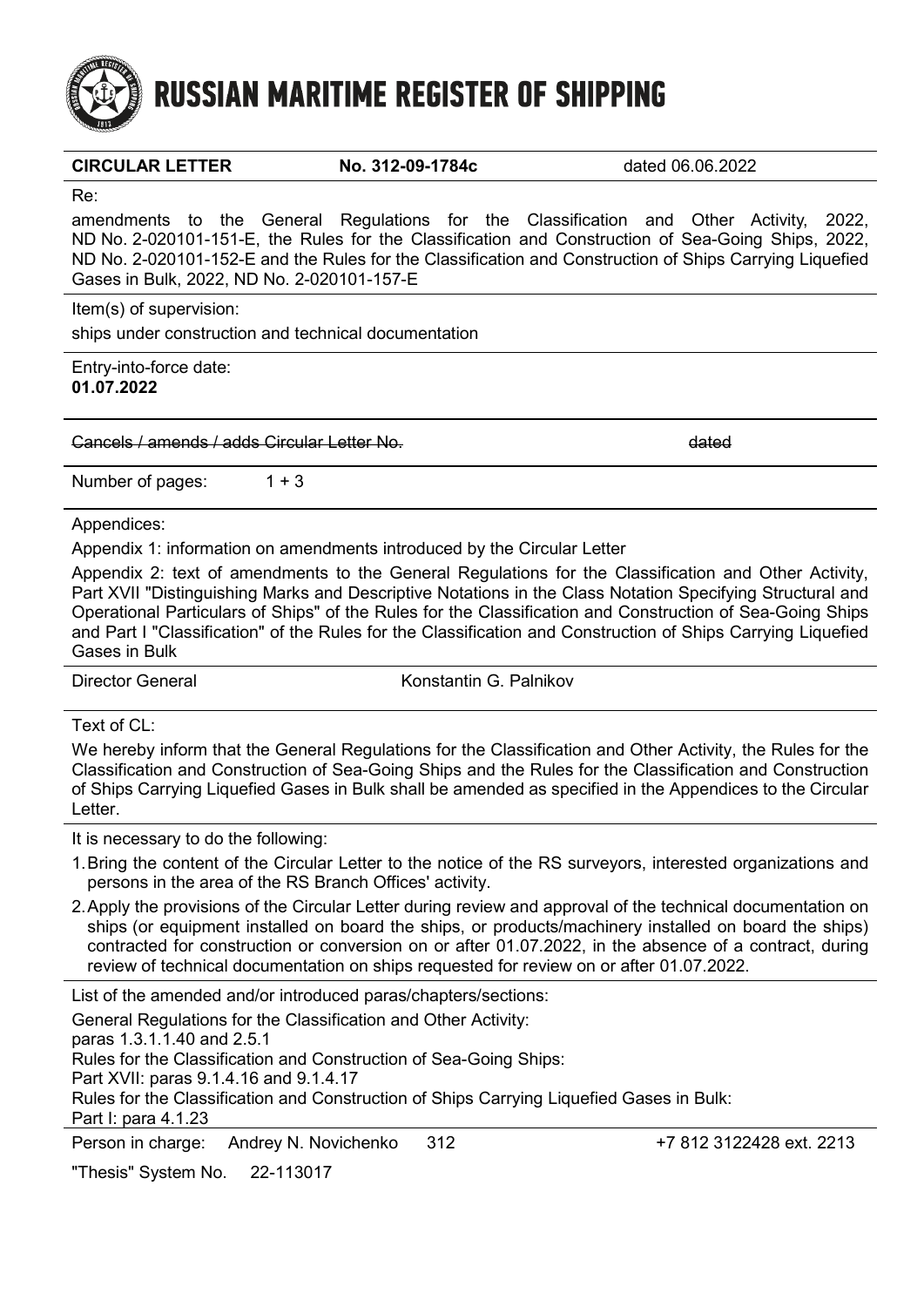| Information on amendments introduced by the Circular Letter   |
|---------------------------------------------------------------|
| (for inclusion in the Revision History to the RS Publication) |

| Nos.           | Amended<br>paras/chapters/<br>sections                                                                                                    | Information on amendments                                                                                                                                                                                                                          | Number and<br>date of the<br><b>Circular Letter</b> | Entry-into-force<br>date |
|----------------|-------------------------------------------------------------------------------------------------------------------------------------------|----------------------------------------------------------------------------------------------------------------------------------------------------------------------------------------------------------------------------------------------------|-----------------------------------------------------|--------------------------|
| $\mathbf{1}$   | <b>General Regulations for</b><br>the Classification and<br>Other Activity,<br>para 1.3.1.1.40                                            | List has been supplemented with<br>the Rules for Membrane<br>Containment System for Liquefied<br><b>Natural Gas</b>                                                                                                                                | 312-09-1784c<br>of 06.06.2022                       | 01.07.2022               |
| $\overline{2}$ | <b>General Regulations for</b><br>the Classification and<br>Other Activity,<br>para 2.5.1                                                 | Publication year of the Radio<br>Regulations has been deleted                                                                                                                                                                                      | 312-09-1784c<br>of 06.06.2022                       | 01.07.2022               |
| 3              | Rules for the<br>Classification and<br>Construction of<br>Sea-Going Ships,<br>Part XVII, para 9.1.4.16                                    | Requirement has been specified<br>for documentation on electrical<br>equipment to be submitted                                                                                                                                                     | 312-09-1784c<br>of 06.06.2022                       | 01.07.2022               |
| 4              | Rules for the<br><b>Classification and</b><br>Construction of<br>Sea-Going Ships,<br>Part XVII,<br>paras 9.1.4.17 - 9.1.4.22              | New para has been introduced<br>containing requirement for<br>documentation on electrical<br>equipment to be submitted. Existing<br>paras 9.1.4.17 - 9.1.4.21 and<br>references thereto have been<br>renumbered 9.1.4.18 - 9.1.4.22<br>accordingly | 312-09-1784c<br>of 06.06.2022                       | 01.07.2022               |
| 5              | Rules for the<br><b>Classification and</b><br><b>Construction of Ships</b><br>Carrying Liquefied<br>Gases in Bulk, Part I,<br>para 4.1.23 | The document to be submitted as<br>part of the plan approval<br>documentation has been<br>specified                                                                                                                                                | 312-09-1784c<br>of 06.06.2022                       | 01.07.2022               |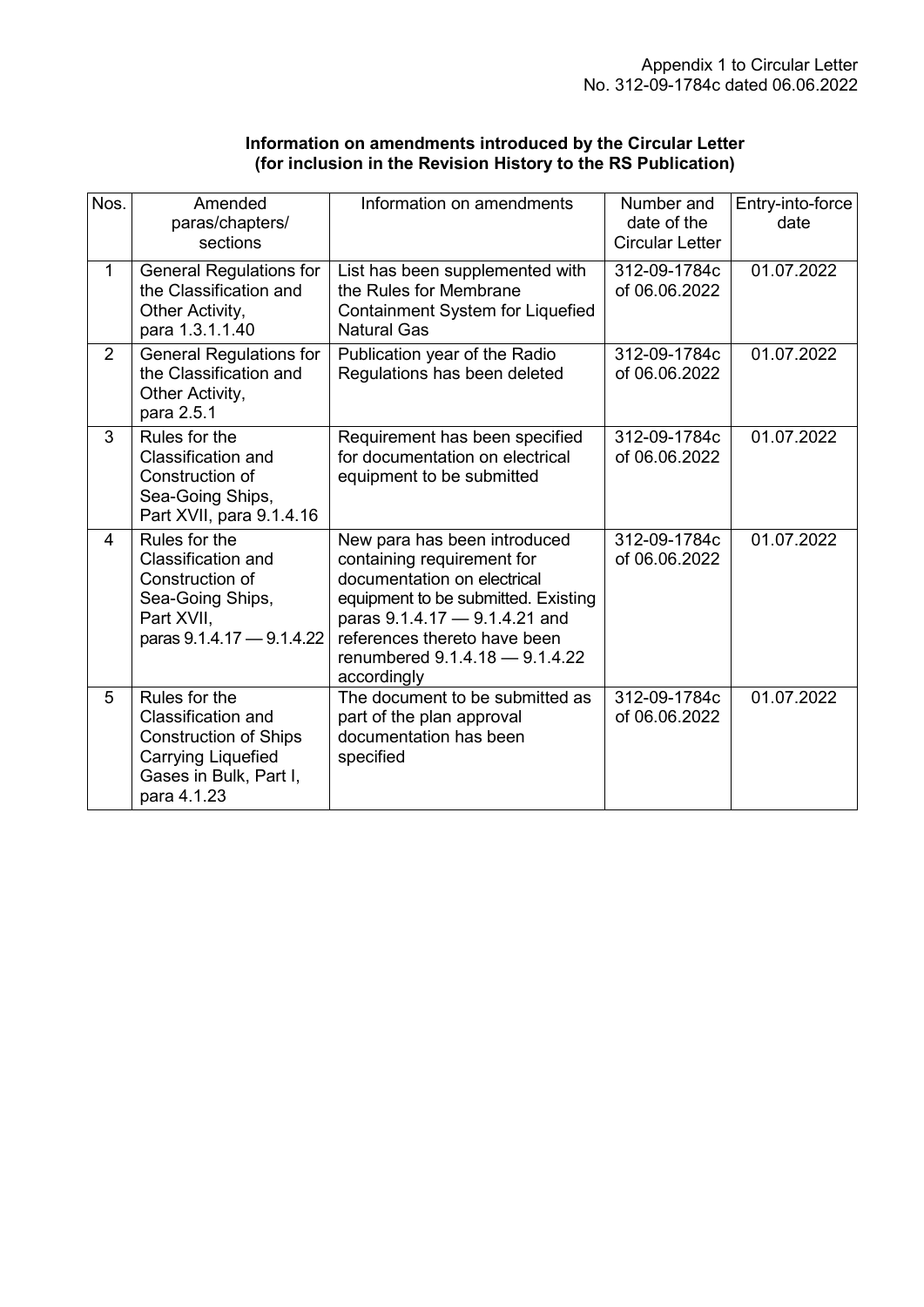## **GENERAL REGULATIONS FOR THE CLASSIFICATION AND OTHER ACTIVITY, 2022,**

# **ND No. 2-020101-151-E**

#### **1 GENERAL**

1 **New para 1.3.1.1.40** is introduced reading as follows:

"**.40** Rules for Membrane Containment System for Liquefied Natural Gas.".

#### **2 SURVEYS**

2 **Para 2.5.1.** The publication year of the Radio Regulations is deleted in the list of international documents.

#### **RULES FOR THE CLASSIFICATION AND CONSTRUCTION OF SEA-GOING SHIPS, 2022,**

## **ND No. 2-020101-152-E**

## **PART XVII. DISTINGUISHING MARKS AND DESCRIPTIVE NOTATIONS IN THE CLASS NOTATION SPECIFYING STRUCTURAL AND OPERATIONAL PARTICULARS OF SHIPS**

#### **9 REQUIREMENTS FOR SHIPS EQUIPPED FOR USING GASES OR LOW-FLASHPOINT FUELS**

3 **Para 9.1.4.16** is replaced by the following text:

"**.16** block diagram for all intrinsically safe circuits, including data for verification of the compatibility between the barrier and the field components (A);".

4 **New para 9.1.4.17** is introduced reading as follows:

"**.17** list of non-certified safe electrical equipment to be disconnected by the safety system, installed in ESD protected machinery spaces, in spaces isolated from hazardous area by airlock (Ag);".

5 **Existing paras 9.1.4.17 — 9.1.4.21** and references thereto are renumbered **9.1.4.18 — 9.1.4.22** accordingly.